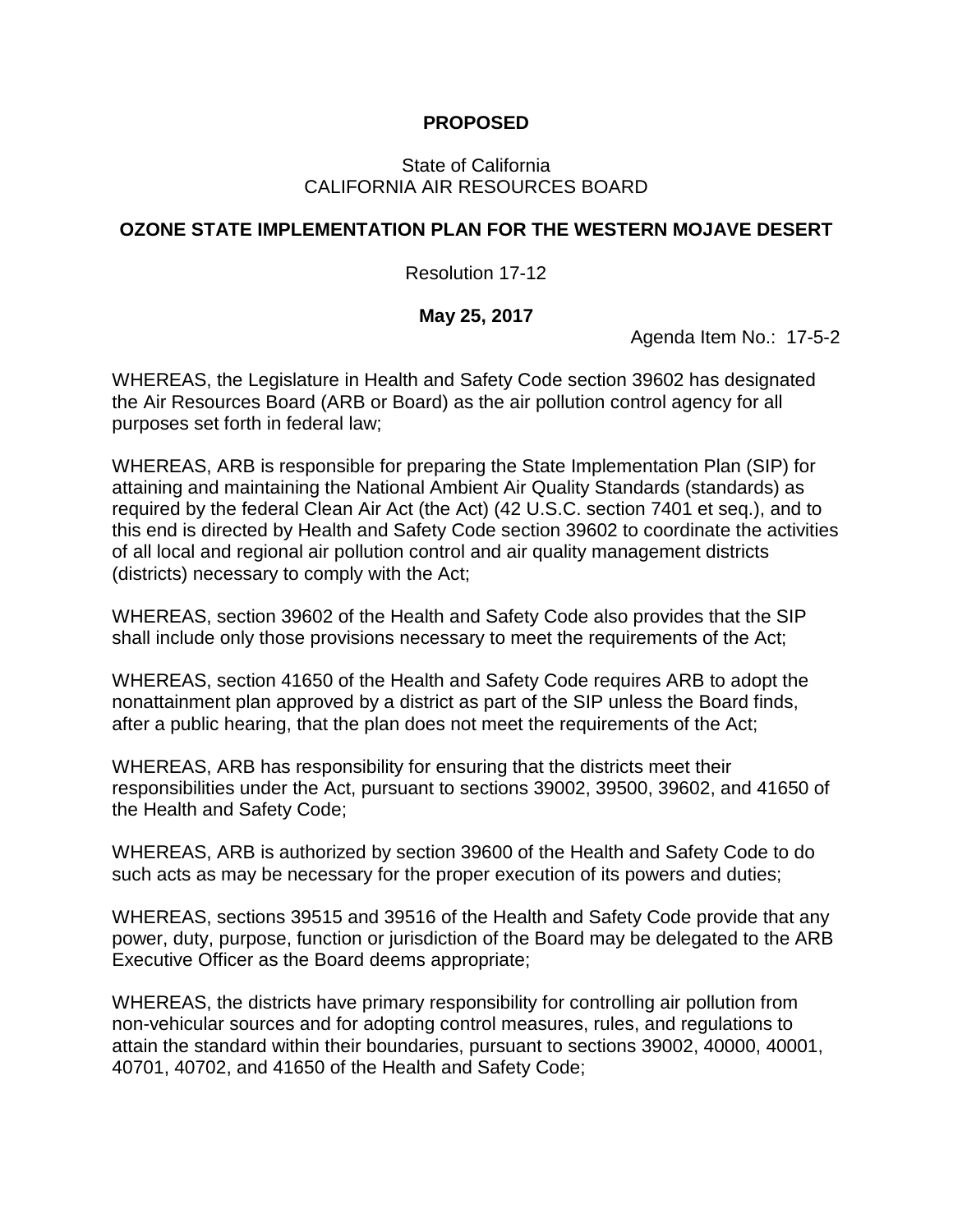WHEREAS, on March 27, 2008, the United States Environmental Protection Agency (U.S. EPA) promulgated an 8-hour ozone standard of 75 parts per billion (ppb);

WHEREAS, effective July 20, 2012, U.S. EPA designated the Western Mojave Desert as nonattainment for the 75 ppb 8-hour ozone standard with a Severe classification and attainment date of July 20, 2027;

WHEREAS, the Western Mojave Desert Ozone Nonattainment Area is comprised of the southeastern portion of San Bernardino County, and the northeastern portion of Los Angeles County known as Antelope Valley;

WHEREAS, the Mojave Desert Air Quality Management District (Mojave Desert AQMD) is the local air district and planning agency for all of San Bernardino County and Riverside County that is not included within the boundaries of the South Coast Air Quality Management District, as defined in Health and Safety Code Section 41210;

WHEREAS, the Antelope Valley Air Quality Management District (Antelope Valley AQMD) is the local air district and planning agency for the Antelope Valley portion of Los Angeles County, as defined in Health and Safety Code Section 41300;

WHEREAS, the Act requires that a Severe nonattainment area ozone SIP include an emissions inventory, a reasonably available control technology (RACT) demonstration, a reasonably available control measures (RACM) analysis, a reasonable further progress (RFP) demonstration, an attainment demonstration, attainment contingency measures, a vehicle miles traveled (VMT) offset demonstration and transportation conformity budgets;

WHEREAS, the Mojave Desert AQMD developed the *Mojave Desert Federal 75 ppb Ozone Nonattainment Plan for the Western Mojave Desert Nonattainment Area* (Mojave Desert Ozone Plan) to meet the Severe ozone nonattainment area planning requirements for the 75 ppb 8-hour ozone standard;

WHEREAS, the Antelope Valley AQMD developed the *Antelope Valley Federal 75 ppb Ozone Nonattainment Plan for the Western Mojave Desert Nonattainment Area* (Antelope Valley Ozone Plan) to meet the Severe ozone nonattainment area planning requirements for the 75 ppb 8-hour ozone standard;

WHEREAS, the Mojave Desert Ozone Plan and the Antelope Valley Ozone Plan represent the air quality improvement efforts of the two separate air districts that serve the Western Mojave Desert ozone nonattainment area, and together constitute the ozone nonattainment plan (or Ozone Plan) for the area;

WHEREAS, ARB staff conducted a review of the Ozone Plan and the ARB Review of the Ozone Plan (ARB Staff Report) includes supplemental emissions inventory documentation, a weight of evidence analysis, a list of mobile source regulations for the VMT offset demonstration, an emission statement certification, a RACM assessment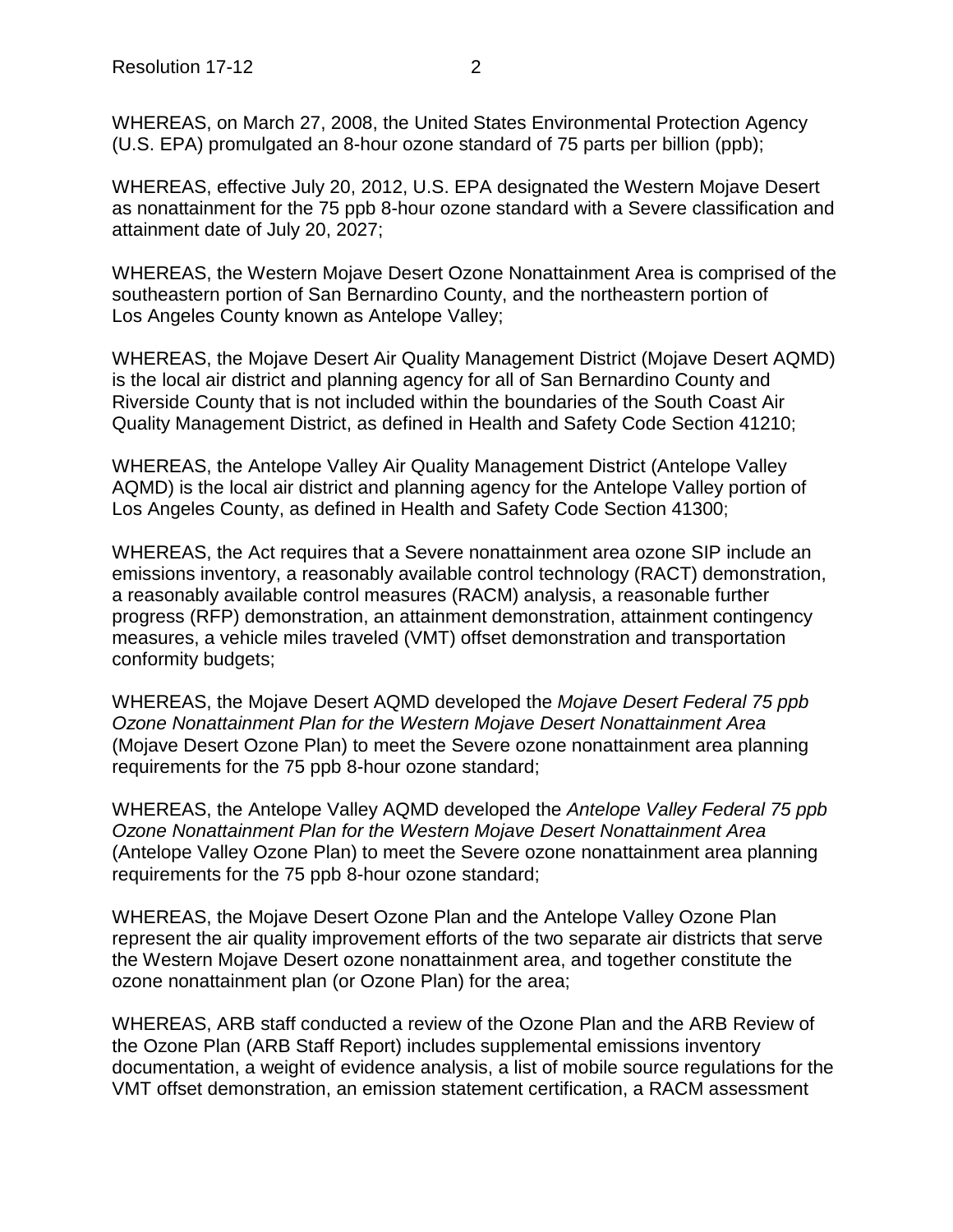and a list of adopted California mobile source control measures, which were made available for public review at least 30 days prior to the May 25, 2017, ARB public hearing;

WHEREAS, ARB staff released an Addendum to Staff Report on May 25, 2017 that corrected the descriptions of conformity budgets in the Staff Report to match that outlined in the districts' plans made publically available during the districts' 30-day public processes;

WHEREAS, ARB staff concluded the Ozone Plan, along with the elements included in the ARB Staff Report, meet the requirements of the Act;

WHEREAS, consistent with section 172(c)(3) of the Act, the Ozone Plan includes a comprehensive, accurate, current inventory of emissions data of oxides of nitrogen (NOx) and reactive organic gases (ROG);

WHEREAS, consistent with sections 181(a) and 182(c)(2) of the Act, the Ozone Plan includes an attainment demonstration that shows attainment as expeditiously as practicable by the Severe area deadline of July 20, 2027;

WHEREAS, consistent with section 172(c)(1) of the Act, the Ozone Plan demonstrates RACM;

WHEREAS, consistent with sections 172(c)(2) and 182(c)(2) of the Act, the Ozone Plan identifies emission levels that demonstrate RFP through the attainment year;

WHEREAS, a recent decision by the U.S. Court of Appeals for the Ninth Circuit, in *Bahr v. U.S. Environmental Protection Agency* (9th Cir. 2016) 836 F.3d 1218, addressed the U.S. EPA's previous interpretation of contingency measure requirements under the Act;

WHEREAS, the Ozone Plan identifies sufficient contingency measures for RFP and attainment consistent with sections  $172(c)(9)$  and  $182(c)(9)$  of the Act, as interpreted by previous U.S. EPA guidance;

WHEREAS, ARB will work with the U.S. EPA and the District to resolve any issues with the contingency measures identified in the Ozone Plan in light of *Bahr v. U.S. Environmental Protection* and any revised guidance, and to submit a plan revision to U.S. EPA as appropriate;

WHEREAS, consistent with section 176 of the Act, the Ozone Plan establishes transportation conformity emission budgets, developed in consultation between the districts and the regional transportation agency, that conform to the attainment emission levels;

WHEREAS, federal law set forth in section 110(I) of the Act and Title 40, Code of Federal Regulations (CFR), section 51.102, requires that one or more public hearings,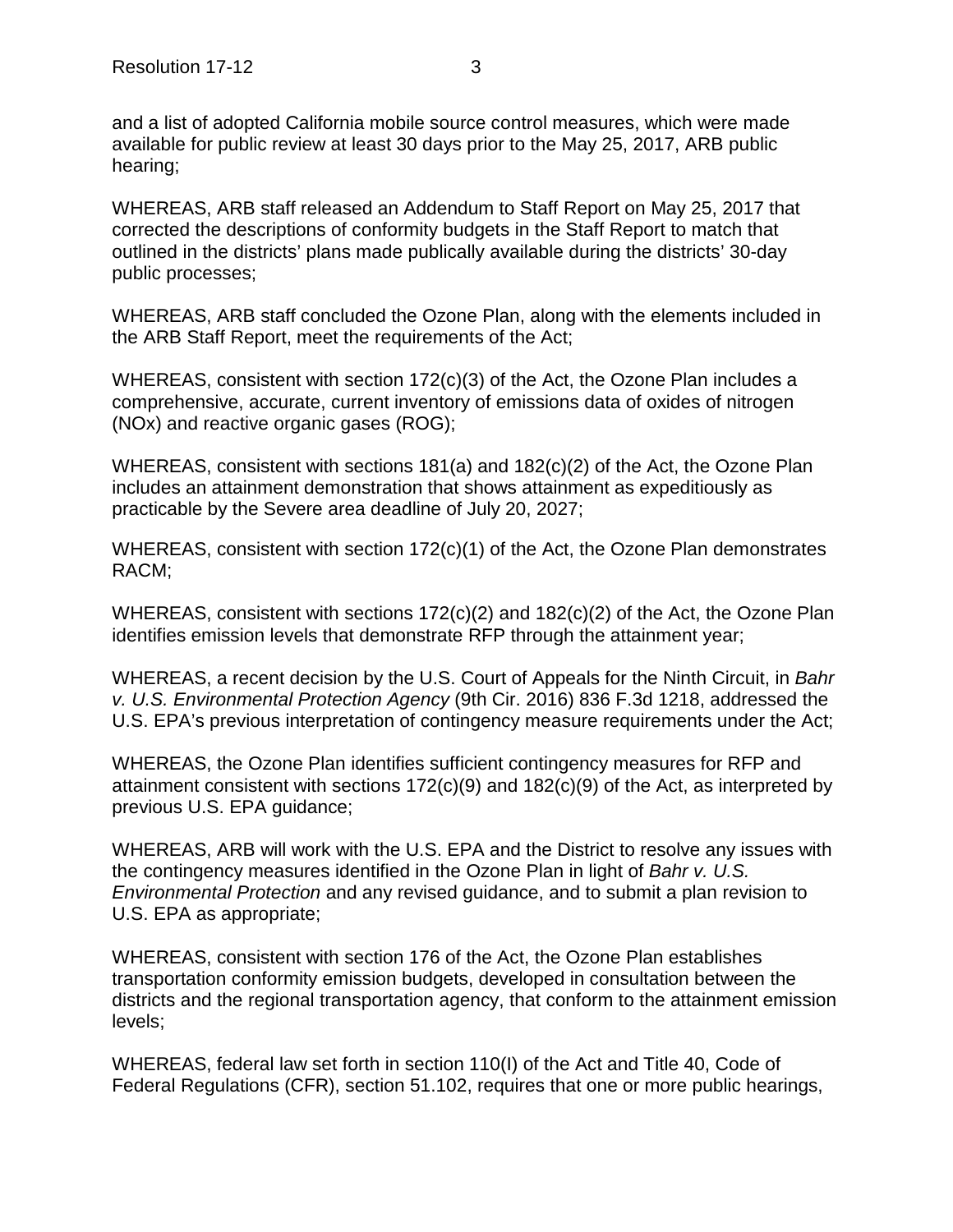preceded by at least 30 days of notice and opportunity for public review, must be conducted before adopting and submitting any SIP revision to U.S. EPA;

WHEREAS, as required by the Act, the Mojave Desert Ozone Plan was made available for public review at least 30 days prior to the February 27, 2017, public hearing where the Mojave Desert AQMD Governing Board approved the Mojave Desert Ozone Plan;

WHEREAS, as required by the Act, the Antelope Valley Ozone Plan was made available for public review at least 30 days prior to the March 21, 2017, public hearing where the Antelope Valley AQMD Governing Board approved the Antelope Valley Ozone Plan;

WHEREAS, the California Environmental Quality Act (CEQA) requires that no project which may have significant adverse environmental impacts be adopted as originally proposed if feasible alternatives or mitigation measures are available to reduce or eliminate such impacts;

WHEREAS, to meet its obligations under CEQA, the districts determined that the Ozone Plans are exempt from CEQA under California Code of Regulations, title 14, section 15061(b)(3) (the general rule that CEQA only applies to projects which have the potential for causing a significant effect on the environment) and under California Code of Regulations, title 14, section 15308 (actions taken by a regulatory agency for protection of the environment) and the Ozone Plan will not result in any potentially significant adverse effects on the environment; and

WHEREAS, ARB has determined that its subsequent adoption of the Ozone Plan is a "ministerial" adoption for purposes of CEQA (California Code of Regulations, title 14, §15268) because ARB's review is limited to determining if the Ozone Plans meet the requirements of the Act, and ARB lacks authority to modify or not adopt the Ozone Plans in response to environmental concerns, as described in the ARB Staff Report.

NOW, THEREFORE, BASED ON THE FOREGOING, the Board finds that:

- 1. The Ozone Plan, along with the supplemental emissions inventory documentation, weight of evidence analysis, list of mobile source regulations for the VMT offset demonstration, emission statement certification, RACM assessment and list of adopted California mobile source control measures in the ARB Staff Report, meet the requirements of the Act for a Severe ozone nonattainment area;
- 2. The Ozone Plan, along with the ARB Staff Report, includes the required air quality data, emissions inventory, a RACT demonstration, a RACM analysis, an RFP demonstration, an attainment demonstration, attainment contingency measures, a VMT offset demonstration and transportation conformity budgets for 2018, 2021, 2024, and 2026;